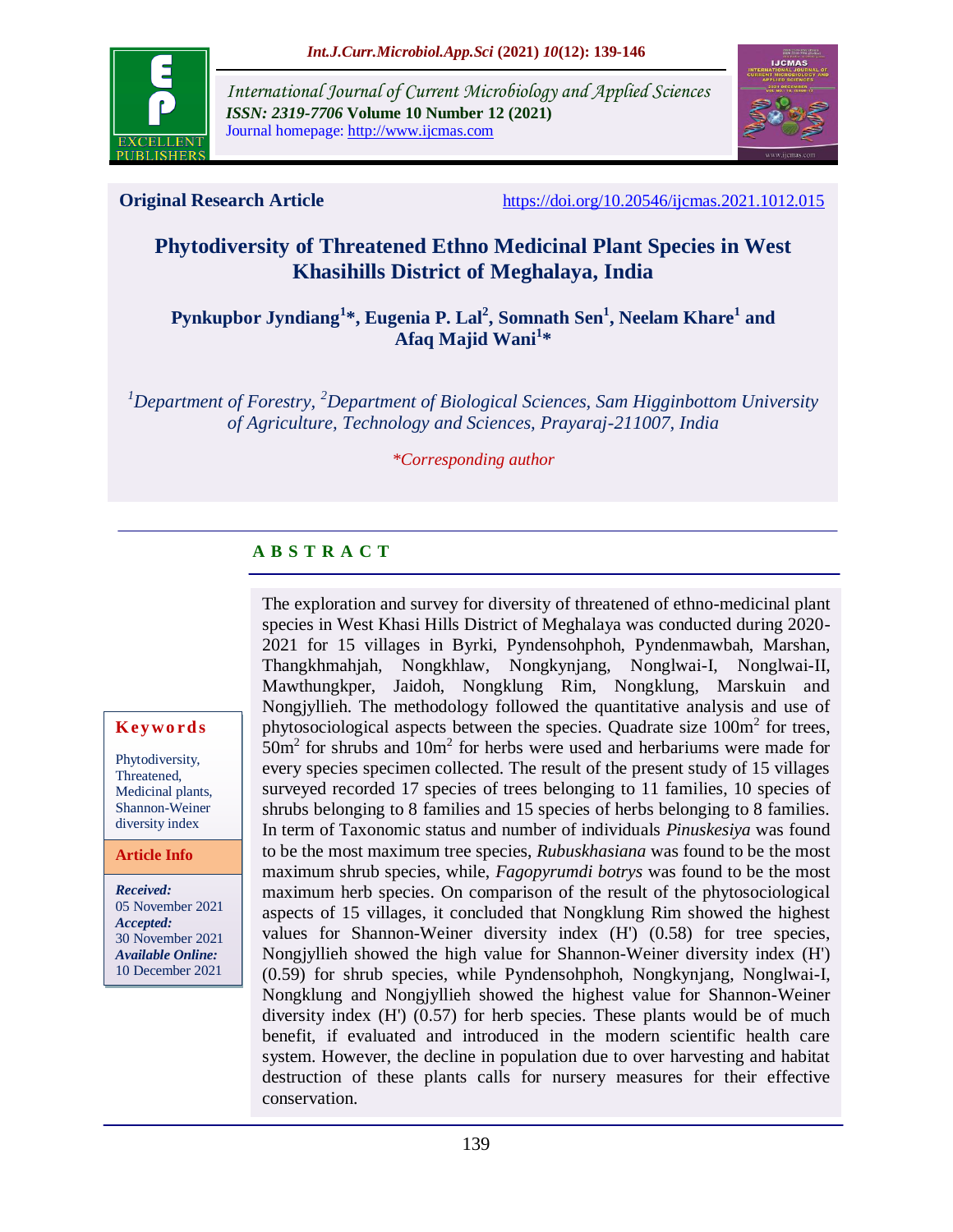# **Introduction**

The state of Meghalaya is blessed with rich natural resources including vast variety of plant species. It constitutes about 18% of the total flora of the country; of these 3128 and 1237 are flowering and endemic plants species, respectively. However, their distribution and diversity in the state vary depending on the topography of the area, elevation, rainfall, temperature and other environmental factors (Myrchiang *et al.,*  2019).

The Meghalaya state is dominated by the tribal people (Khasi, Pnar and Garo), who are dependent on the forests for their day to day life. The use of wild plants as a source of medicine is a part of the custom and ethnicity of these people. Their deep-rooted culture of using medicinal plants have acquainted them with knowledge of medicinal properties of several plants, which are now used to treat human and livestock ailments, and this knowledge is being transferred from generation to generation. Medicinal plants have played an immense role in supporting the primary healthcare system of the state. About 95% of traditional medicine preparations are mentioned to be of plant origin, and 90% of the rural people depend on this system. The collection and processing of these medicinal plants contributes a main part to the economy of the state (Choudhury *et al.,* 2012).

Traditionally, the Khasi, the Garo and the Pnar people, are known to embrace a vast knowledge about intrinsic values of our Mother Nature including the use of plants species for treatment of different diseases for ages.

This kind of knowledge is conveyed orally from one generation to another. Not every individual of the community possesses this knowledge or capability to cure. Rather, knowledge of identification of plants, their collection and uses are limited to a few individuals, commonly known as the local herbal practitioners or 'Nong e DawaiPnar in Pnar and Kabirait' in Khasi language. Such knowledge is getting eroded due to influence of modernization and introduction of alternative methods of cure.

Mining and other anthropogenic activities are further putting pressure on these plants. Some studies on documentation of medicinal plants used in various parts of Meghalaya have been done (Sangma *et al.,* 2017) but considering the rich ethnic diversity and existing traditional knowledge in the state the studies are meagre. Hence, it is urgently required that such existing knowledge be documented and preserved for future generation. With this objective we have collected and documented the information on plants and parts used and method of use to cure various ailments.

## **Materials and Methods**

# **Study Area**

The study site is located in Nongstoin of West Khasi Hills District state of Meghalaya which is about 93.6 km west of shillong the state capital of Meghalaya. Nongstoin is the headquarters of west khasi hills district in the state of Meghalaya in India. West khasi hills district is divided into four blocks Mairang, Mawshynrut, Mawthadraishan and Nongstoin.

Nongstoin belong to the subtropical forests are part of the larger Indo-Burma biological hotspot with many endemic species not found anywhere else in the world. Vegetation of the area can be broadly categorized into tropical forest, subtropical-broad leaved and pine forest, temperate forest and grassland. 15 villages will be selected randomly which are locally characterized and known with higher village forest coverage in Nongstoin region.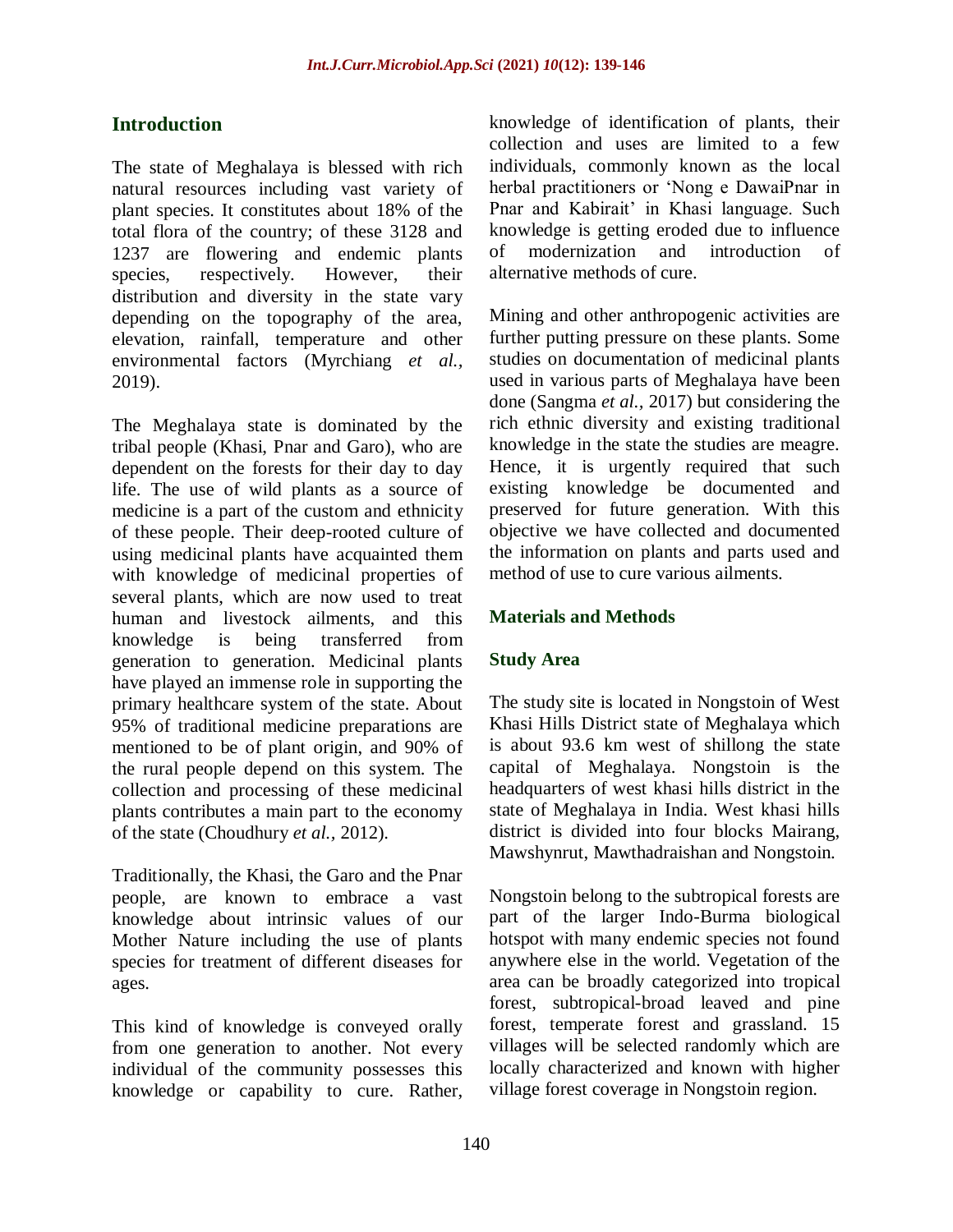### **Sampling method**

Based on the objective, the research will be carried out in 15 randomly selected villages of Nongstoin region, West Khasi Hills, Meghalaya. The plant species community study will analyse trees, shrubs and herbs. In each village, quadrates will be laid randomly with different quadrate sampling sizes and in each quadrate sampled the species name and the no. individuals will be recorded. In one village ten of quadrates of 10m x 10m were laid for trees, 5m x 5m for shrubs and 1m x 1m for herbs.

#### **Results and Discussion**

The result of the present study of the 15 villages surveyed at Nongstoin region Private Forest as whole, concluded that an overall occurrence of 17 species of trees belonging to 11 families were recorded which consist a total number of 1463 individuals. While, an overall occurrence of 10 species of shrubs belonging to 8 families recorded a total number of 1826 individuals. Overall occurrence of 15 species of herb belonging to 8 families recorded with a total number of 2343 individuals.

#### **Diversity Indices and other parameters**

All the 15 villages' elevation stand is abundantly dominated by *Pinuskesiya.*  Overall, the mid elevation showed the highest IVI parameter of dominant tree species for *Pinus*kesiya, high elevation stand showed the highest IVI parameter of dominant shrub species for *Rubuskhasiana* and herbaceous species for *Fagopyrumdi botrys.*

# **Part used**

The herbal remedies for different ailments were prepared by using the whole plant either singly or in combination. Plant parts which were used singly include leaves, bark fruits, roots, seeds and stems, and in combination different proportions of the above parts were used. Among the single parts used for tree species were that of leaves (25%), Stem (12.5 %), bark (25%) and fruits (25%).

For combination parts used seed/root (6.25%) followed by bark/seed (6.25%). For shrub species plant parts which were used singly include leaves (30%), fruits (40%) and whole plant (10%). Combination parts used leaves/fruits (10%), barks /seed (10%) and for herb species which were used singly include leaves (53.33%), bark (6.66%), root (6.66%) and whole plant (20%). While, for combination leaves/root (13.33%). The used of whole plant was mainly for herbaceous species that contributed to 20% of the total species.

The remedies from these plants were often utilized in the form of extract, juice, paste and powder. Paste made from leaves, fruits, bark, seeds and stem were applied on cuts, wounds, boils and skin diseases. Other preparation included chewing the raw plant and inhaling smoke or vapor generated by burning. Some plants were boiled, while others were applied directly in fresh form or topically.

# **Ailments treated**

A wide range of ailments were treated using these plants. The majority of the species had multiple therapeutic uses, while few were used for single diseases.

Among the ailments categories, the gastrointestinal and digestive system disorders were treated, external injuries, bites and dermatological problems, head and thermoregulatory and nervous system problem, cancer and musculoskeletal problems and ophthalmological and odological problems were treated.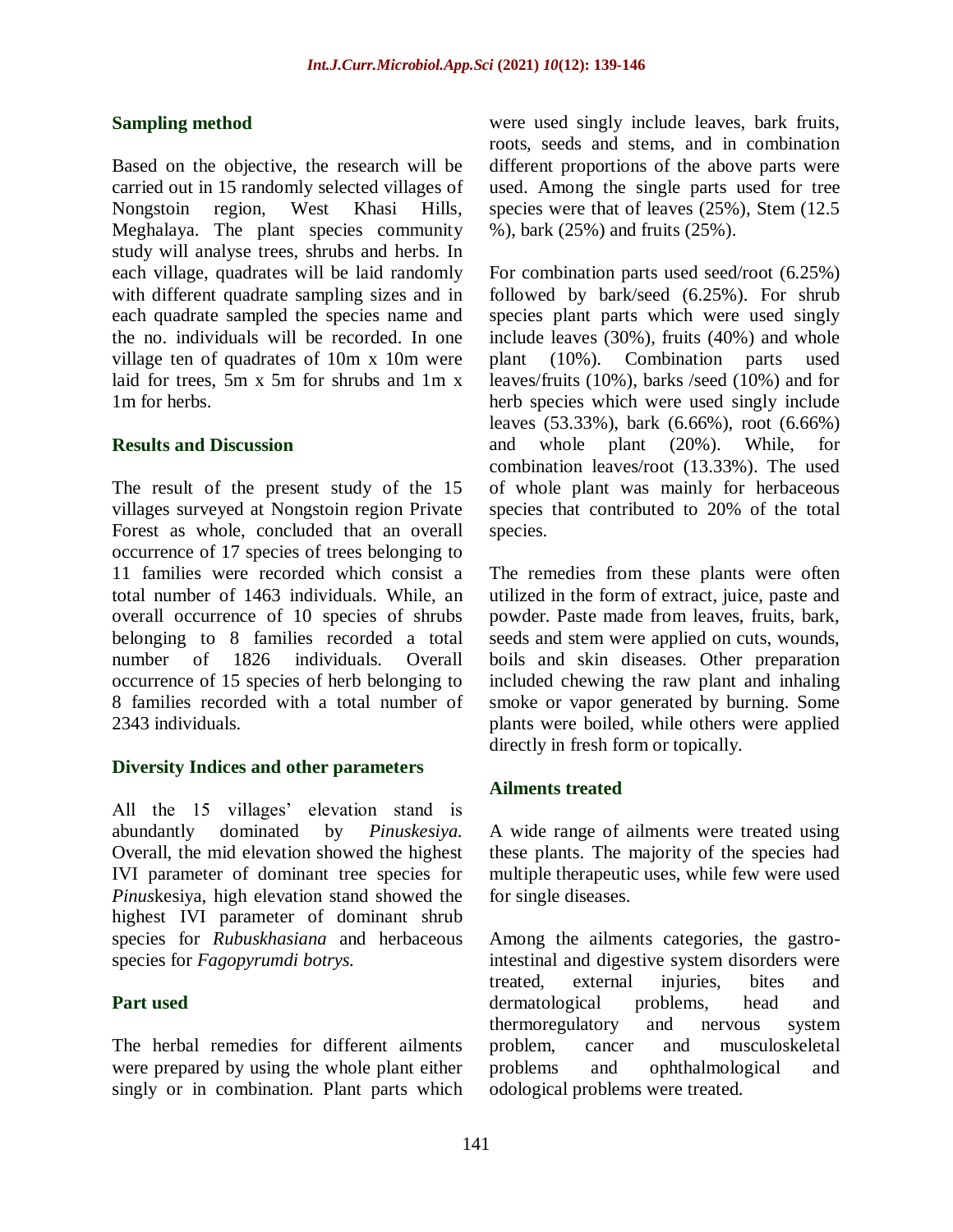### **Endenmism and threat status**

Out of the total 42 plant species, 7 species were endemic. These endemic medicinal plants were distributed in 7 families. The family Theaceae with 2 species exhibited the highest number of endemics followed by Rosaceae, Elaeagnaceae, Symplocaceae, Pinaceae and Rubiaceae, while other having less than 1 species. Most of the endemic species recorded were trees (3 species), shrubs (3 species) followed by herbs (1 species). Of the total endemic species most found in the wild while both cultivated and wild as well as cultivated. In the present study, out of 42 medicinal plant species, 39 species were found to be under various threat categories. Majority of the threat species were trees, shrubs followed by herbs. Of these, 39 species belonging to 25 families fall under different threat categories at global level. This includes critically lower risk (21 species), least concern (5 species), rare (7 species), near threatened (3 species) and data deficient (2 species). One species that were endemic were also near threatened and one of them was trees. There were 5 species that are considered as rare to 15 villages in West Khasi Hills District and also to the state of Meghalaya.

The study of ethno-botany of medicinal plants in 15 different village's information will be taken from with help and consent of tribal and traditional healer. Interviewing the local communities of each village in the form of structure questioning which include local name of the plants, parts use and treatment. The value of the Shanon diversity Index (H') in the present study for tree species in 15 villages of West Khasi Hills, Meghalaya was (0.5-0.58), shrubs was (0.6-0.59) and herbs was  $(0.02-0.57)$ . The species richness index (Dmg) in the present study for tree species in 15 villages of West Khasi Hills, Meghalaya

was (1.8-2.42), shrubs were (1.5-1.93) and herbs were (1.39-2.02). The Dominance index value reported in the present study for trees in 15 villages of West Khasi Hills, Meghalaya ranges from (0.2-0.21), for shrubs ranges from  $(0.14-0.22)$  and for herbs ranges from  $(0.2-$ 0.19) which corresponds well with the reported range for tropical forest by several local people.

The 15 villages in West Khasi Hills District, Meghalaya in northeast India is rich in medicinal plant diversity. The present analysis clearly reveals that majority of these species are either endemic to the region or falls under various threat categories. The dominance of Fabaceae, Theaceae, Myricaceae, Pinaceae and Rosaceae could be attributed to their wider distribution in the flora of the villages. Of different life forms, the dominance of trees under the threatened category indicates that many plants might have become endangered due to logging as well as shifting cultivation. The dominance of trees, shrubs and herbs as medicinal plants in the area could be attributed to their easy accessibility (Damonmiand Wani (2021).

Wild habitats were found to be major pools but the collection of plant material through destructive harvesting makes them prone to threat and extinction. Also these habitats are subjected to anthropogenic influences and are consequently shrinking in size due to an ever population pressure and over exploitation.

Extreme anthropogenic pressures seem to be the major cause of population decline and availability of the medicinal plants, as evident by the presence of tree species21 species falls under lower risk, 5 species least concern, 7 species rare, 3 species near threatened and 2 species data deficient that falls under various threat categories.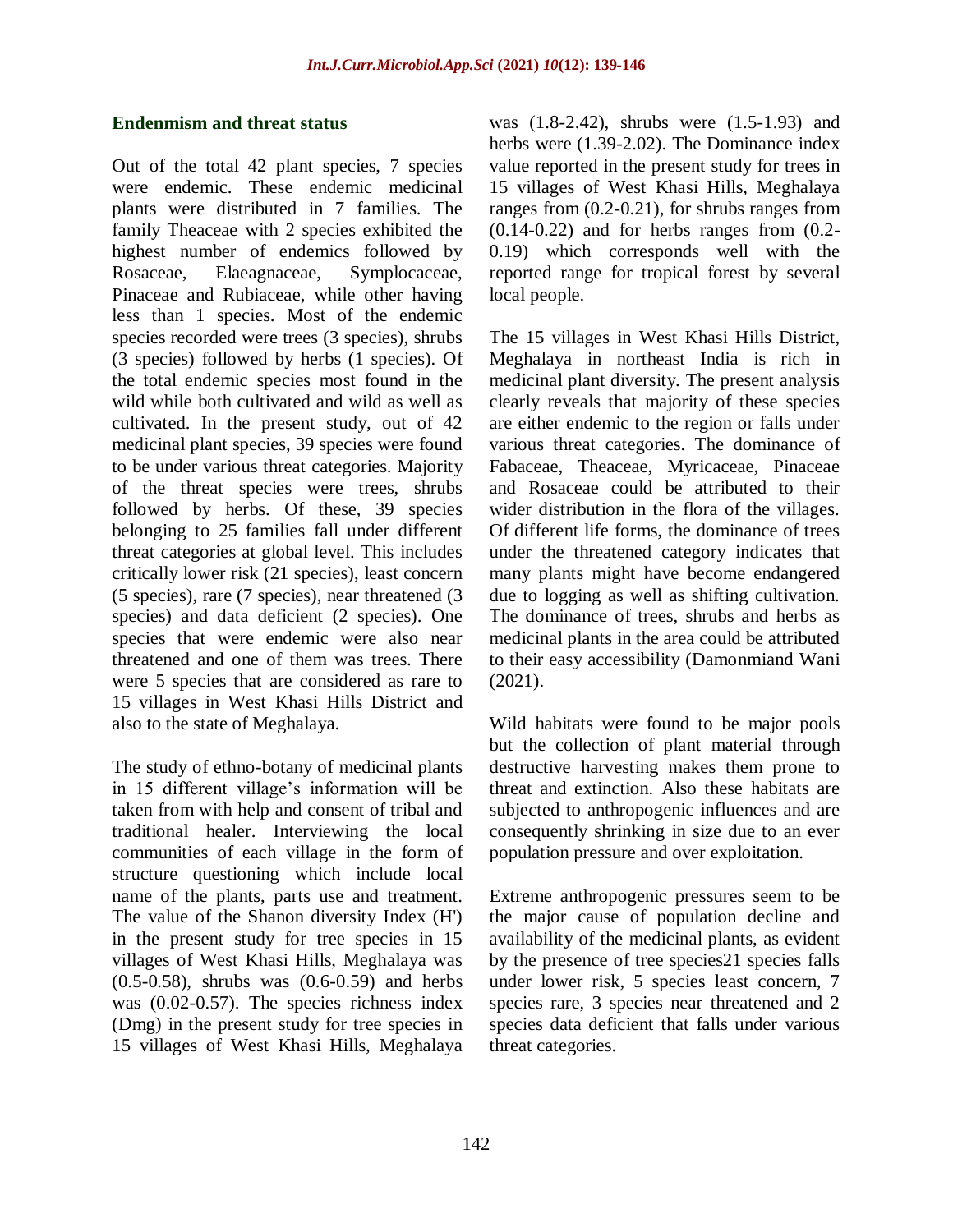**Fig.1** Map showing the location of the 15 villages Private Forest in the WestKhasi Hills district of Meghalaya in Northeast India.



**Table.1** Diversity parameters of tree species

| Sl.no                   | <b>Name of villages</b> | <b>Shannon's</b><br>diversity index |      |      | <b>Species richness</b><br>index |      |      | <b>Dominance index</b> |      |      |
|-------------------------|-------------------------|-------------------------------------|------|------|----------------------------------|------|------|------------------------|------|------|
|                         |                         | T                                   | S    | H    | T                                | S    | H    | T                      | S    | H    |
| $\mathbf{1}$            | <b>Byrki</b>            | 0.50                                | 0.57 | 0.51 | 1.96                             | 1.66 | 1.78 | 0.15                   | 0.19 | 0.13 |
| $\overline{2}$          | Pyndensohphoh           | 0.48                                | 0.52 | 0.57 | 2.10                             | 1.77 | 1.71 | 0.11                   | 0.14 | 0.17 |
| $\overline{3}$          | Pyndenmawbah            | 0.50                                | 0.51 | 0.52 | 1.94                             | 1.79 | 1.72 | 0.12                   | 0.14 | 0.14 |
| $\overline{\mathbf{4}}$ | Marshan                 | 0.54                                | 0.57 | 0.54 | 1.90                             | 1.42 | 1.55 | 0.15                   | 0.17 | 0.15 |
| 5                       | Thangkhmahjah           | 0.5                                 | 0.54 | 0.02 | 2.20                             | 1.93 | 2.02 | 0.14                   | 0.19 | 0.04 |
| 6                       | Nongkhlaw               | 0.55                                | 0.55 | 0.53 | 1.80                             | 1.65 | 1.58 | 0.21                   | 0.16 | 0.14 |
| $\overline{7}$          | Nongkynjang             | 0.53                                | 0.57 | 0.57 | 2.00                             | 1.44 | 1.52 | 0.15                   | 0.16 | 0.17 |
| 8                       | Nonglwai-I              | 0.52                                | 0.60 | 0.57 | 1.71                             | 1.28 | 1.44 | 0.15                   | 0.22 | 0.17 |
| 9                       | Nonglwai-II             | 0.55                                | 0.58 | 0.52 | 1.68                             | 1.48 | 1.59 | 0.17                   | 0.20 | 0.14 |
| 10                      | Mawthungkper            | 0.51                                | 0.55 | 0.56 | 2.23                             | 1.84 | 1.99 | 0.15                   | 0.18 | 0.18 |
| 11                      | Jaidoh                  | 0.54                                | 0.56 | 0.56 | 2.42                             | 1.63 | 1.77 | 0.18                   | 0.20 | 0.19 |
| 12                      | Nongklung Rim           | 0.58                                | 0.57 | 0.54 | 1.69                             | 1.65 | 1.59 | 0.20                   | 0.19 | 0.16 |
| 13                      | Nongklung               | 0.53                                | 0.57 | 0.57 | 1.92                             | 1.50 | 1.39 | 0.17                   | 0.17 | 0.17 |
| 14                      | Marskuin                | 0.52                                | 0.58 | 0.56 | 2.18                             | 1.63 | 1.84 | 0.16                   | 0.26 | 0.18 |
| 15                      | Nongjyllieh             | 0.50                                | 0.59 | 0.57 | 2.40                             | 1.66 | 1.82 | 0.13                   | 0.21 | 0.20 |

T: Trees S:Shrubs H:Herbs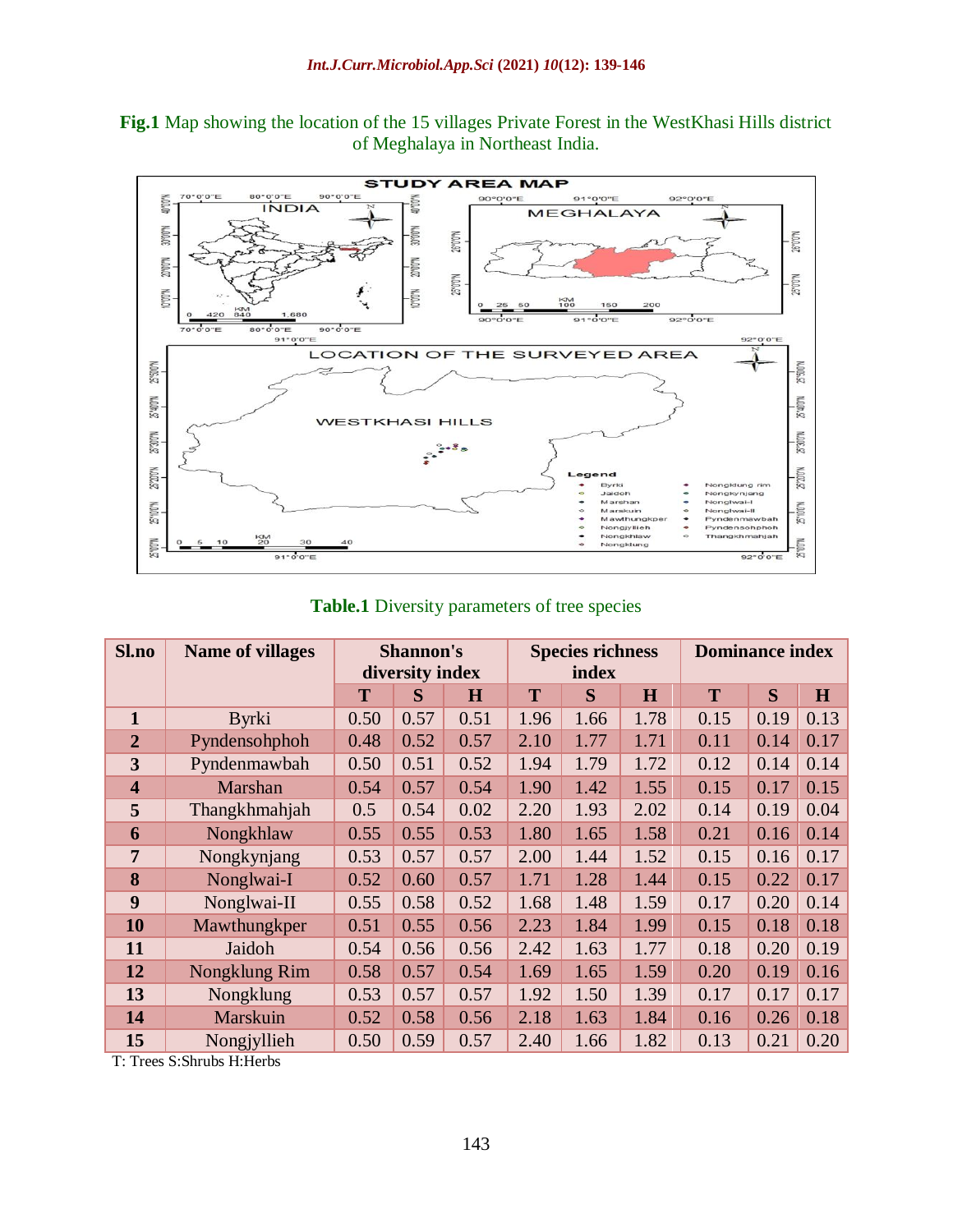**Fig.2** Major ailment treated by endemic and threatened medicinal plants in West Khasi Hills, Meghalaya.



**Fig.3** Proportion of plants used singly and in combination





144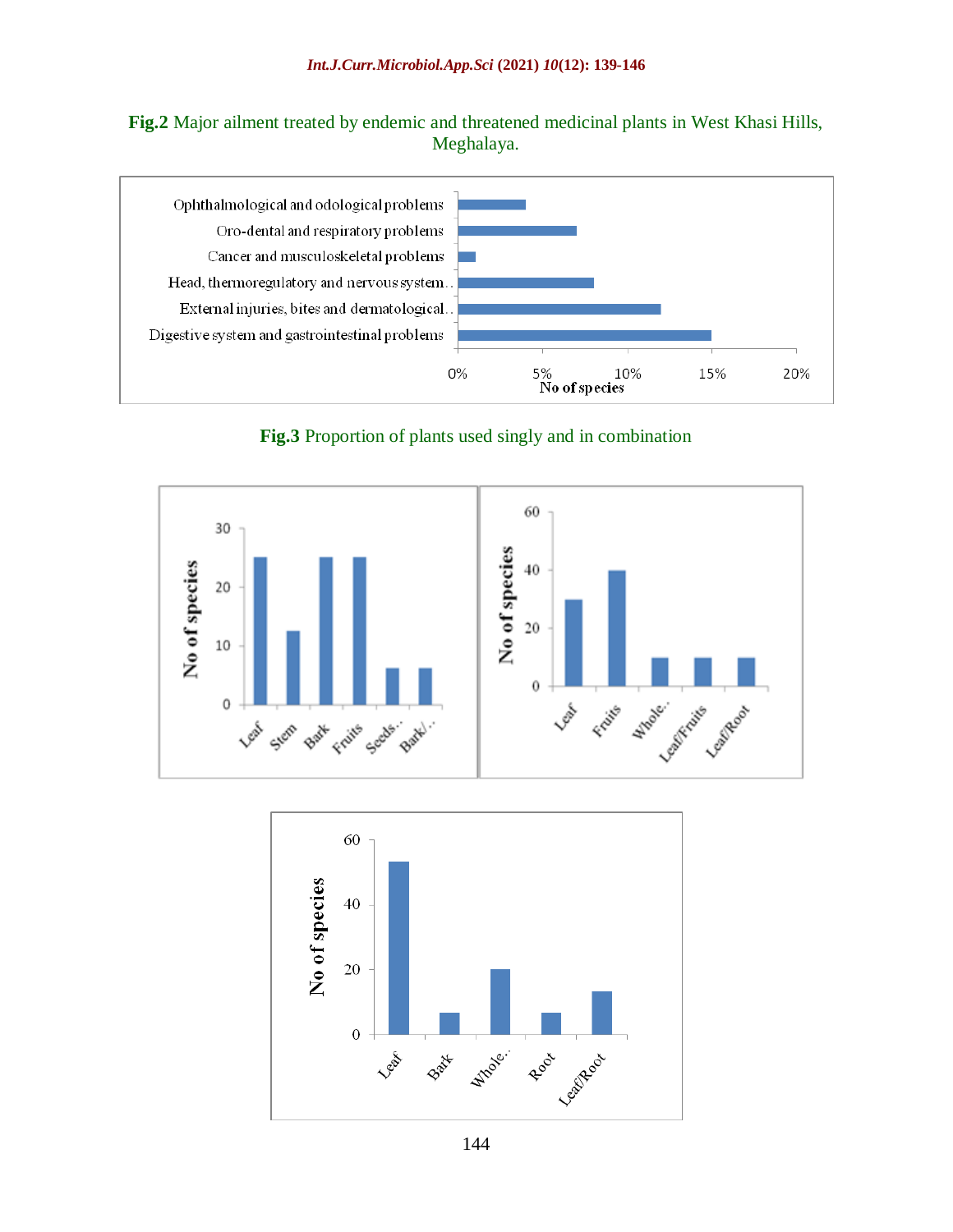

**Fig.4** Proportion of medicinal plant species under different threat categories

The study revealed that the people of Byrki, Pyndensohphoh, Pyndenmawbah, Thangkhmahjah, Marshan, Nongkhlaw, Nongkynjang, Nonglwai-I, Nonglwai-II, Mawthungkper, Jaidoh, Nongklung Rim, Nongklung, Marskuin and Nongjyllieh villages have rich knowledge of medicinal plants and this private village forest can be concluded as forest of tropical mixed evergreen type with portions of deciduous components.

As a whole the general woody vegetation presents a homogenous appearance mixed with bamboo forest and grassy slopes.

This present research study provides a critical analysis of tree, shrub and herb species richness in 15 different villages located in Nongstoin town of West Khasi Hills District, Meghalaya of the private forest.

In these 15 different villages of the private forest comprised of 17 species of tree, 10 species of shrub and 15 species of herb. However, more than 15 species of tree, 8 species of shrub and 12 species of herb were common in these villages.

#### **Acknowledgement**

Authors are thankful to College of Forestry, Sam Higginbottom University of Agriculture, Technology and Sciences, Prayaraj, India for providing support to carry out the research work. The authors are also thankful to the Headman of 15 different villages in West Khasi Hills District, Meghalaya for providing basic infrastructure and logistic support to carry out the research work. The constructive criticism of manuscript by anonymous reviewers is gratefully acknowledged. The help of local administration and people during the field survey is highly appreciated.

#### **References**

- Sajem, A. and K. Gosai (2006). Traditional use of medicinal plants by the Jaintia tribes in North Cachar Hills district of Assam, Northeast India, *Journal of ethnobiology and ethnomedicine*2 (1), 1-7.
- Mir, A. H., K. Upadahaya and H. Choudhury (2014). Diversity of Endemic and Threatened Ethnomedicinal Plant Species in Meghalaya, North-East India, *International Research Journal Environmental science* 3 (12), 64-78

Barbhuiya, A. R., G. D. Sharma and A.